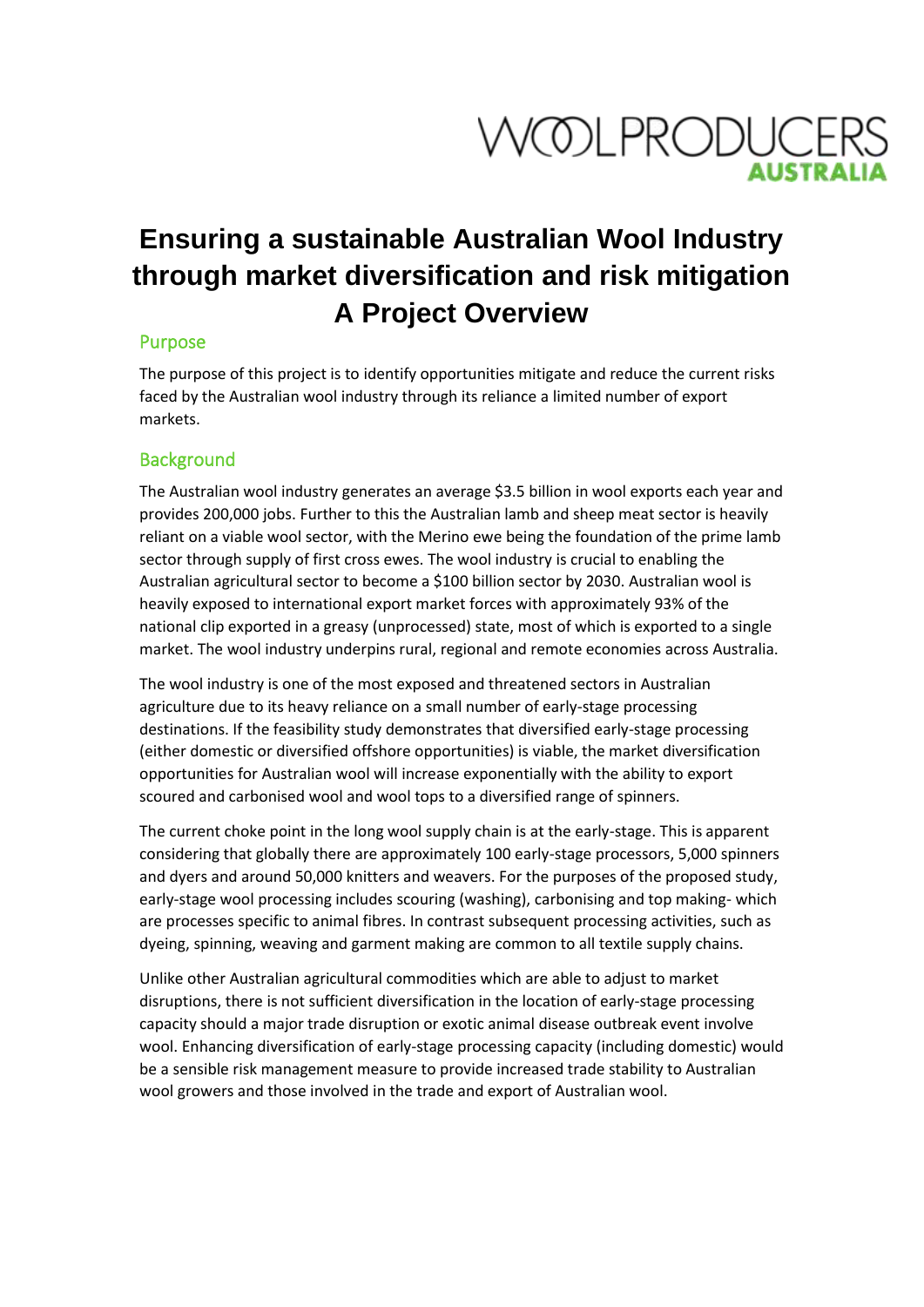# Scope

The work will be evidence based and national in scope, although the applications and solutions within the analysis may, by their nature be regionally focused.

The project will not assess specific locations for domestic processing, though outcomes of this project may inform subsequent location-specific analysis.

In undertaking this research, the consultant(s) shall focus on the Key Objectives and elements as outlined in Attachment 1.

# Project Deliverables

The project will deliver a report that ensures a sustainable Australian Wool Industry through market diversification and risk mitigation through completion of the following activities:

#### **1. Economic analysis of early-stage wool processing in Australia**

- a. A report that provides a clear economic analysis of early-stage wool processing in Australia having undertaken, but not limited to, the prescribed "activities".
- b. Should the report conclude that domestic early-stage processing is not viable it shall clearly specify why this is the case and outline factors would need to change, and the quantum of change required to render it a viable prospect.
- **2. Assess opportunities to develop / enhance early-stage processing capacity in diversified onshore and offshore locations**
	- a. A report that provides a clear guidance on opportunities to diversify offshore early-stage processing of Australian wool having undertaken, but not limited to, the prescribed "activities".
	- b. The report shall quantify the feasibility of each location with respect to the others (and domestic processing opportunities) in terms of both economic feasibility and trade risk management.

A final report will be delivered to the Department of Agriculture, Water and Environment at the end of September 2022. The report will subsequently be publicly released.

#### Project governance

The appointed consultant(s) will regularly report to WoolProducers.

The appointed consultants will also report to and consult with the project steering committee throughout the course of the project. Steering committee membership comprises of the following:

| Austrade (observer)                      | <b>Australian Wool Innovation</b>            |
|------------------------------------------|----------------------------------------------|
| Australian Council of Wool Exporters and | Australian Wool Testing Authority            |
| <b>Processors</b>                        | <b>National Council Wool Selling Brokers</b> |
| Australian Wool Exchange                 | <b>WoolProducers Austral</b>                 |

Enquiries: adawes@woolproducers.com.au